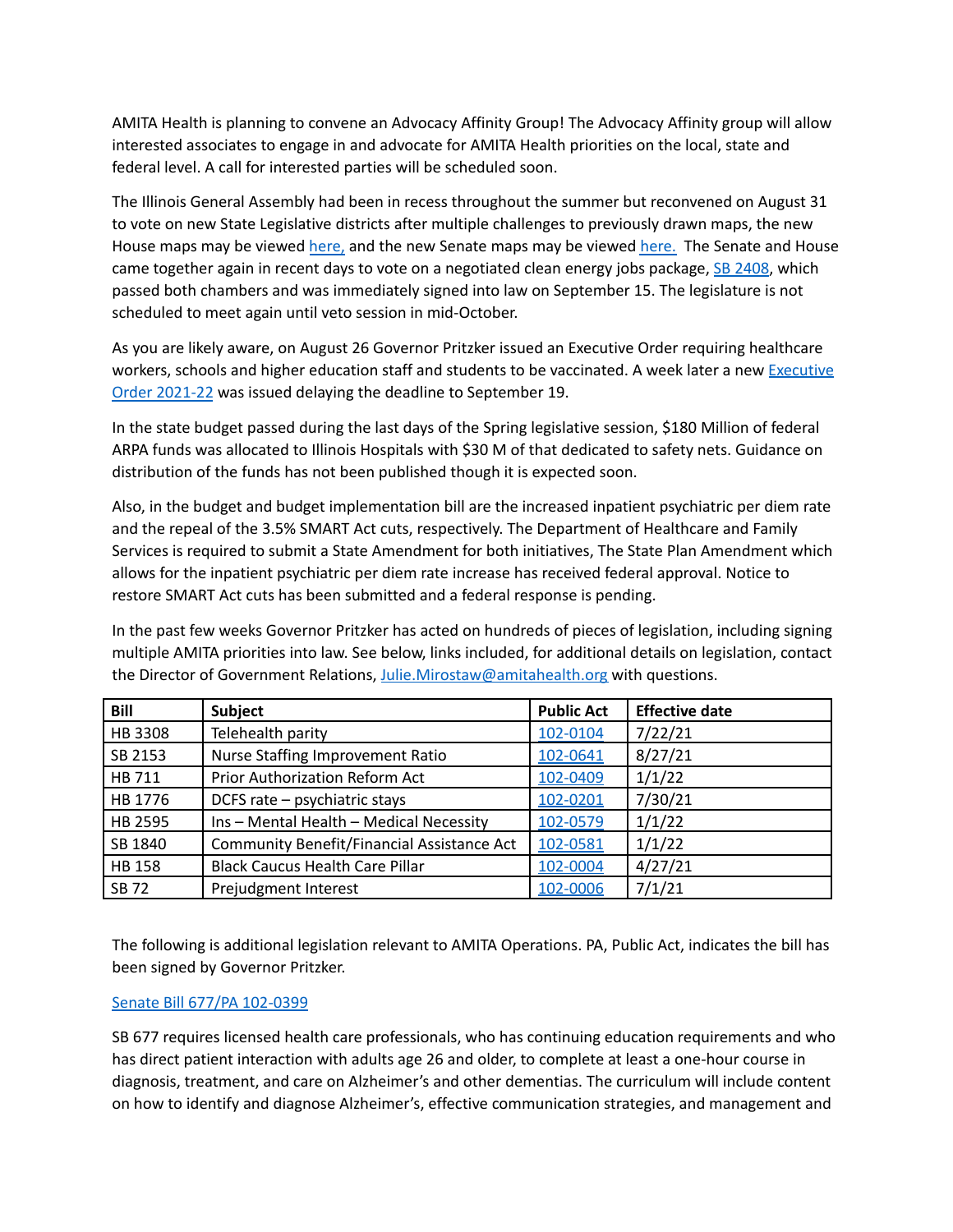care planning. SB 677 applies to license and registration renewals occurring on or after January 1, 2023 SB 677 was effective upon being signed into law, August 16, 2021.

# Senate Bill 1682/PA [102-0400](https://www.ilga.gov/legislation/publicacts/102/PDF/102-0400.pdf)

SB 1682 requires pharmacies to provide customers with the retail price of a prescription drug, both in writing and electronically prior to purchase. If the customer's cost-sharing price for a prescription exceeds the current pharmacy retail price, the pharmacy must explicitly make that clear. To provide greater transparency, the legislation also removes a provision that limits consumers, who have a prescription, to only ten requests for disclosure of the retail price of prescription drugs or medical devices. SB 1682 takes effect January 1, 2022

## House Bill 119/PA [102-0389](https://www.ilga.gov/legislation/publicacts/102/PDF/102-0389.pdf)

HB 119 formalizes the legal process for donating unused prescription drugs to certified pharmacies or health departments. By establishing a prescription drug repository program, prescription and over-the-counter medication that remain unexpired and unopened can be returned to pharmacies and reused for eligible populations. Additional guidelines include detailed record keeping for this program and an immunity provision for the recipient and manufacturer of the donated drugs. HB 119 takes effect January 1, 2022

## House Bill 1745/PA [102-0391](https://www.ilga.gov/legislation/publicacts/102/PDF/102-0391.pdf)

HB 1745 limits the total monthly out-of-pocket costs for prescription drugs. The legislation requires insurance companies to offer at least 10 percent of individual plans and one group plan with flat out-of-pocket payments by January 1, 2023. Furthermore, insurance companies must offer at least 25 percent of individual plans and two group plans with that benefit by January 1, 2024. These measures will help control out-of-pocket costs for residents across Illinois.

# House Bill 714/PA [102-0183](https://nam11.safelinks.protection.outlook.com/?url=https%3A%2F%2Fwww.ilga.gov%2Flegislation%2Fpublicacts%2Ffulltext.asp%3FName%3D102-0183&data=04%7C01%7Cjulie.mirostaw%40amitahealth.org%7C1a5cc3be01b04582131308d962597ef1%7Cf81dc21ac1e5436c8b05d5f08b5a92bd%7C0%7C0%7C637648958785397841%7CUnknown%7CTWFpbGZsb3d8eyJWIjoiMC4wLjAwMDAiLCJQIjoiV2luMzIiLCJBTiI6Ik1haWwiLCJXVCI6Mn0%3D%7C1000&sdata=8yt6JCqVcsp1CToZpWcNuIdD04e4CSZIklNbQV62yQg%3D&reserved=0)

House Bill 714 will expand the circumstances that a healthcare facility must provide a patient one complete copy of their medical records free of charge. Unless otherwise directed by applicable federal or state law, Article VIII, Part 20 of the Illinois Code of Civil Procedure ("CCP") establishes the maximum fees that a healthcare facility or its independent copy service provider may charge for copies of records under Illinois law. A healthcare facility under the CCP is a public or private hospital, ambulatory surgical treatment center, nursing home, independent practice association, physician-hospital organization, or any other entity providing health care services to any person but excludes a healthcare practitioner. Effective January 1, 2022.

### [Senate](https://www.ilga.gov/legislation/102/SB/PDF/10200SB0967ren.pdf) Bill 967

The Improving Healthcare for Pregnant and Postpartum Individuals Act seeks to address many of the facets impacting overall maternal health, maternal mortality, and maternal morbidity. SB 967 requires a birthing facility to have a written policy in place in addition to continuing education and training for obstetric hemorrhage and hypertension. The written policy, education and training is extended to include other leading causes of maternal mortality. Further, birthing facilities shall incorporate into these policies best practices for identification and assessment for common pregnancy or postpartum complications, defined as 12-months post-delivery. SB 967, among other provisions, requires DHS to